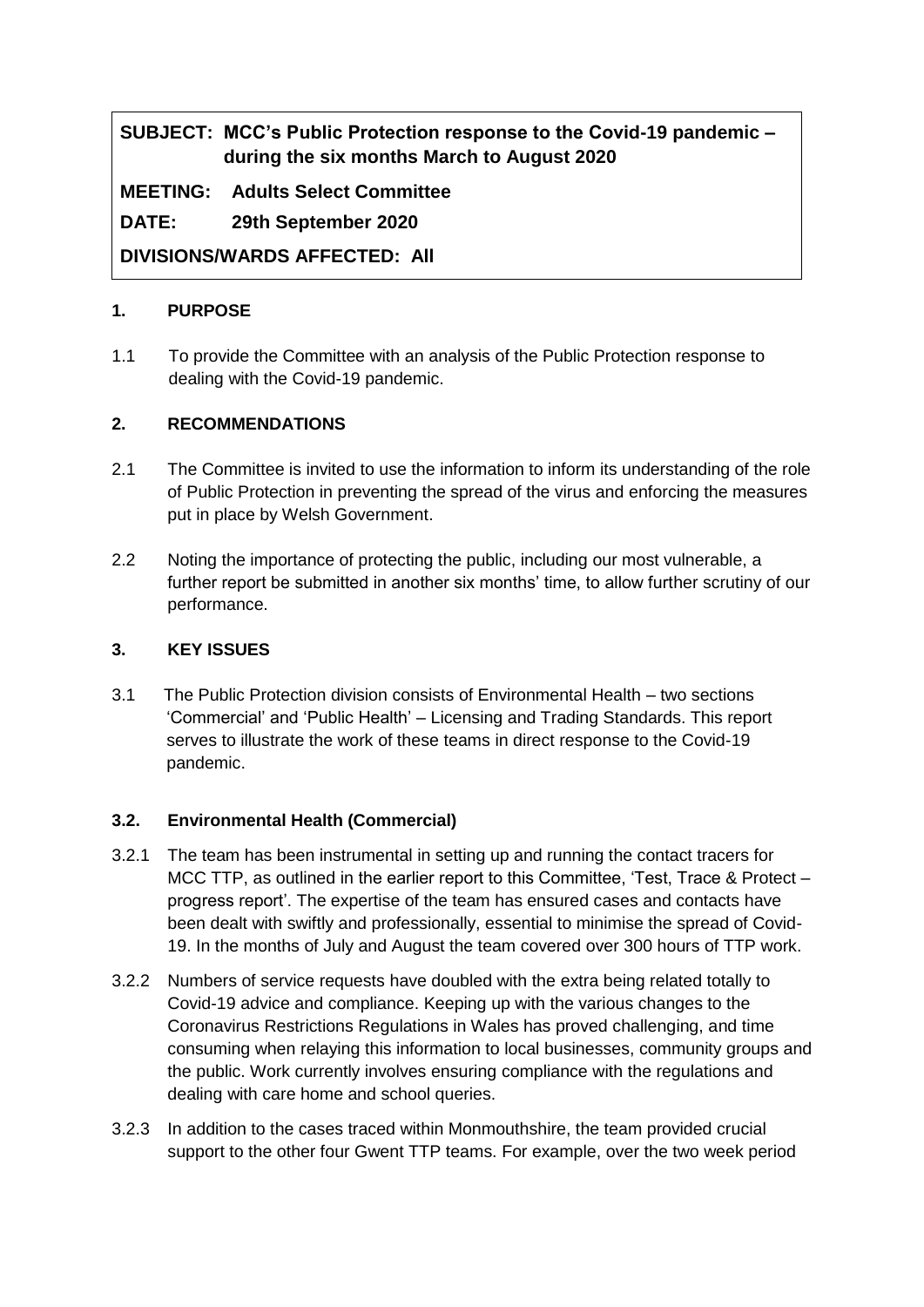3<sup>rd</sup> to 17<sup>th</sup> September, the team contact traced 134 non-Monmouthshire cases, with 322 advisory follow-ups and 97 'warn and inform' calls.

- 3.2.4 Some of the areas of work that the team have been heavily involved with include
	- Covid in care homes (Members of this Committee received a report on this specific topic on 2<sup>nd</sup> July 2020) - continuing to support with controls and investigation of any cases, working closely with the Commissioning team
	- Providing open 'Q and A' fora for all care providers on a weekly basis
	- Providing open Q and A for businesses and also ones for educational establishments
	- Key worker accommodation approval during full lockdown
	- Legionella advice to all business before reopening
	- Identifying and verifying business for grants
	- Providing advice to many new businesses setting up and those wishing to diversify
	- Providing regional Gwent specialist EHO cover during evenings and weekends
	- Prioritising high risk premises for inspection
	- Fielding large numbers of complex queries from schools
	- Responding and visiting businesses regarding Covid-19 non-compliance in businesses as lockdown continues to be eased
	- Event advice and enforcement agreeing the cancellation of various events that contravene the Welsh Coronavirus restrictions regulations.

| Service Request type | 1/3/2019 - 31/8/2019 | 1/3/2020 - 31/8/2020 |
|----------------------|----------------------|----------------------|
| Food                 | 401                  | 225                  |
| Covid                |                      | $416*$               |
| Other                | 76                   | 51                   |
| total                | 477                  | 692**                |

3.2.5 A comparison of the last six months and the same period in 2019 is provided below –

\*By 17/9/2020, this figure has gone up to 519 \*\*By 17/9/2020 this figure has risen to 795

This represents a 45% increase in complaints this year compared to last.

The dedication of the team during this period has been immense, with many needing to work late into the night and weekends, to assist the pan-Gwent TTP work.

#### **3.3 Environmental Health (Public Health)**

3.3.1 The reactive work undertaken by the team has continued throughout the pandemic, a period which has seen a substantial increase in some complaints types and a 19% overall increase as illustrated below: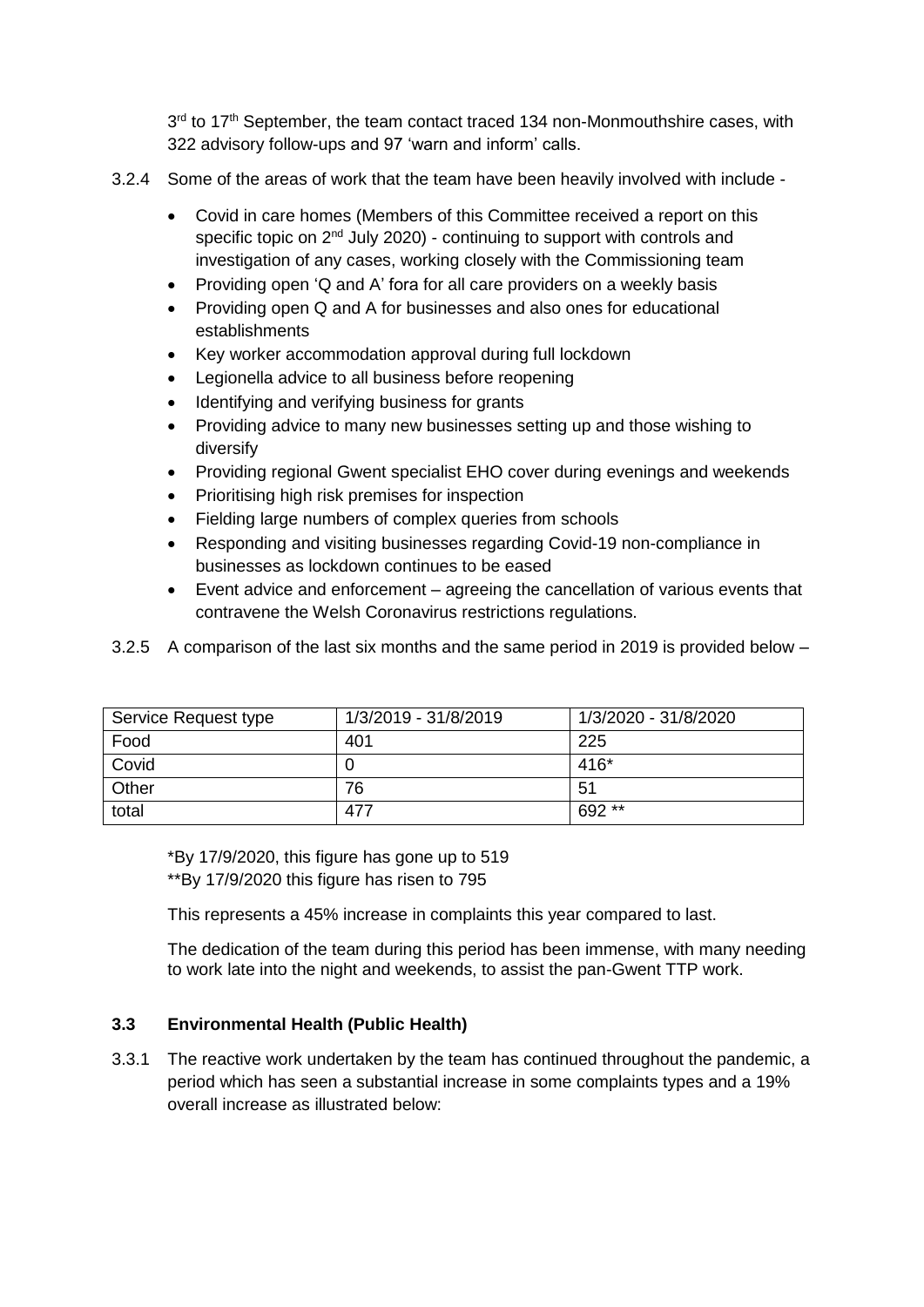| Service Request type      | 1/3/2019 - 31/8/2019 | $1/3/2019 - 31/8/2020$ |
|---------------------------|----------------------|------------------------|
| Noise nuisance complaints | 197                  | 248                    |
| Smoke nuisance complaints | 41                   | 113                    |
| Fly tipping               | 110                  | 188                    |
| Rats and mice             | 38                   | 68                     |
| Total service requests    | 1018                 | 1208                   |

In view of the restrictions on movement during the lockdown period the team have had to be flexible and smart in investigating and dealing with these complaints.

- 3.3.2 In addition Officers have liaised with the owners of our 18 licensed holiday caravan sites in the County regarding their responsibilities, outlining latest Covid guidance regarding reopening. A number of sites have decided to remain closed until next season but the majority are open for business. These have been risk assessed for Covid compliance.
- 3.3.3 Three EHOs in the team are now contact tracers for MCC TTP, helping ease some of the existing pressure on colleagues in the Commercial team.

#### **3.4 Licensing**

- 3.4.1 The Licensing team has strived to keep businesses running throughout this difficult time. Guidance was provided to the trade immediately on receipt from Welsh Government via e-mails and website updates. Licensing continues to play an active part in Monmouthshire's Business Forum and Re-Opening Town Centre Protects, with the aim of keeping businesses as successful as possible during a pandemic.
- 3.4.2 Towards the end of March pubs, clubs and restaurants closed. Takeaway food was permitted, which resulted in licensing permissions being altered to accommodate this change. Immediate advice was given to the trade on our website, including risk assessment information. Spot checks and enforcement visits were carried out by Licensing and the Police to ensure Covid Regulations compliance.
- 3.4.3 To ensure taxi and private hire drivers could continue working, medical selfcertification was permitted, and knowledge tests and safeguarding training were put on hold as the college closed. Licensing are currently working with Torfaen Training to introduce on-line training and safeguarding. Vehicles had MOT testing delayed, which was permitted by DVSA. As a result of this we permitted a delay in taxi tests.
- 3.4.4 At the request of the trade, free hand sanitiser was distributed (10 gallons) to taxi drivers, for which they were very grateful, due to a shortage in early summer. Licensing also allowed street traders to close and retain their pitches delaying payment until they were able to trade again, to support them through 2020.
- 3.4.5 Two 'Teams' events were held by Licensing and Environmental Health in the summer to engage restaurants, pubs and clubs, enabling them to ask any questions prior to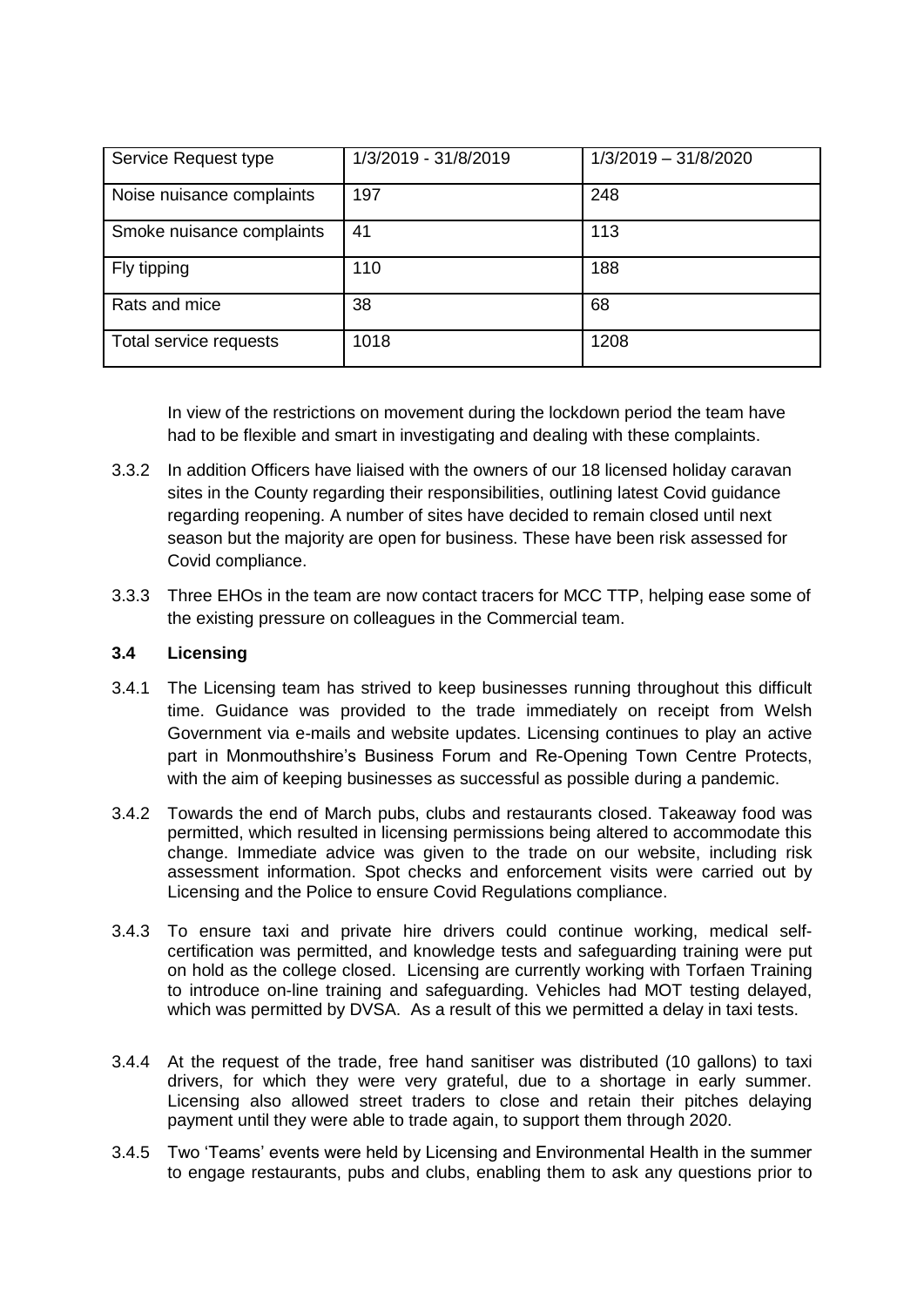Welsh Government implementing a phased opening of the hospitality sector. Advice was given on grants available, Covid compliance and risk assessments. The events were very well received by the trade, with positive feedback and thanks for taking the time to provide this service.

- 3.4.6 Licensing issued guidance and procedures to the taxi trade if they requested temporary screens to be inserted into their vehicle, to provide some protection to both drivers and passengers.
- 3.4.7 On 13<sup>th</sup> July restaurants, pubs and clubs were allowed to re-open outdoors. Immediate advice was provided and monitoring conducted to ensure social distancing and compliance. Licensing played an active part with Highways to put in place pavement licences to assist premises to increase their trading area, and were consulted on 34 pavement applications.
- 3.4.8 On 3<sup>rd</sup> August 2020 restaurants, pubs and cafes were allowed to re-open indoors. Licensing actively assisted with queries and took part in the Re-opening Town Centres project.
- 3.4.9 A comparison of 'service request' and 'inspections' for the six month periods indicated is provided below. It shows very similar level of activity -

|                               | 1 <sup>st</sup> March to 31 <sup>st</sup> August<br>2019 | 1 <sup>st</sup> March to 31 <sup>st</sup> August<br>2020 |
|-------------------------------|----------------------------------------------------------|----------------------------------------------------------|
| <b>Service Requests</b>       | 456                                                      | 390                                                      |
| <b>Covid Service Requests</b> |                                                          | 70                                                       |
| Inspections                   | 112                                                      | 60                                                       |
| Covid Inspections             |                                                          | 42                                                       |

#### **3.5 Trading Standards & Animal Health**

3.5.1 Our Trading Standards service has maintained its' key functions including responding to consumer issues especially where victims are vulnerable, or the issue is high risk such as scams/fraud, product safety or animal disease control.

Complaints and enquiries for the six month period  $1<sup>st</sup>$  March to  $31<sup>st</sup>$  August have seen an increase of 51% from the same period as last year -

|                             | 1/03/2019 | 31/08/2020 |    |
|-----------------------------|-----------|------------|----|
| <b>Complaints/Enquiries</b> | 365       | ხხს        | 70 |

- 3.5.2 Protecting vulnerable residents, and prioritising high risk/harm issues Several Coronavirus related scams, frauds and trading malpractices have been identified either locally or elsewhere in the Country.
- 3.5.3 Business advice e.g. supply chain issues, compliance, product safety etc.- This pandemic is affecting businesses very differently depending on their trade and has led to a number of approaches for advice.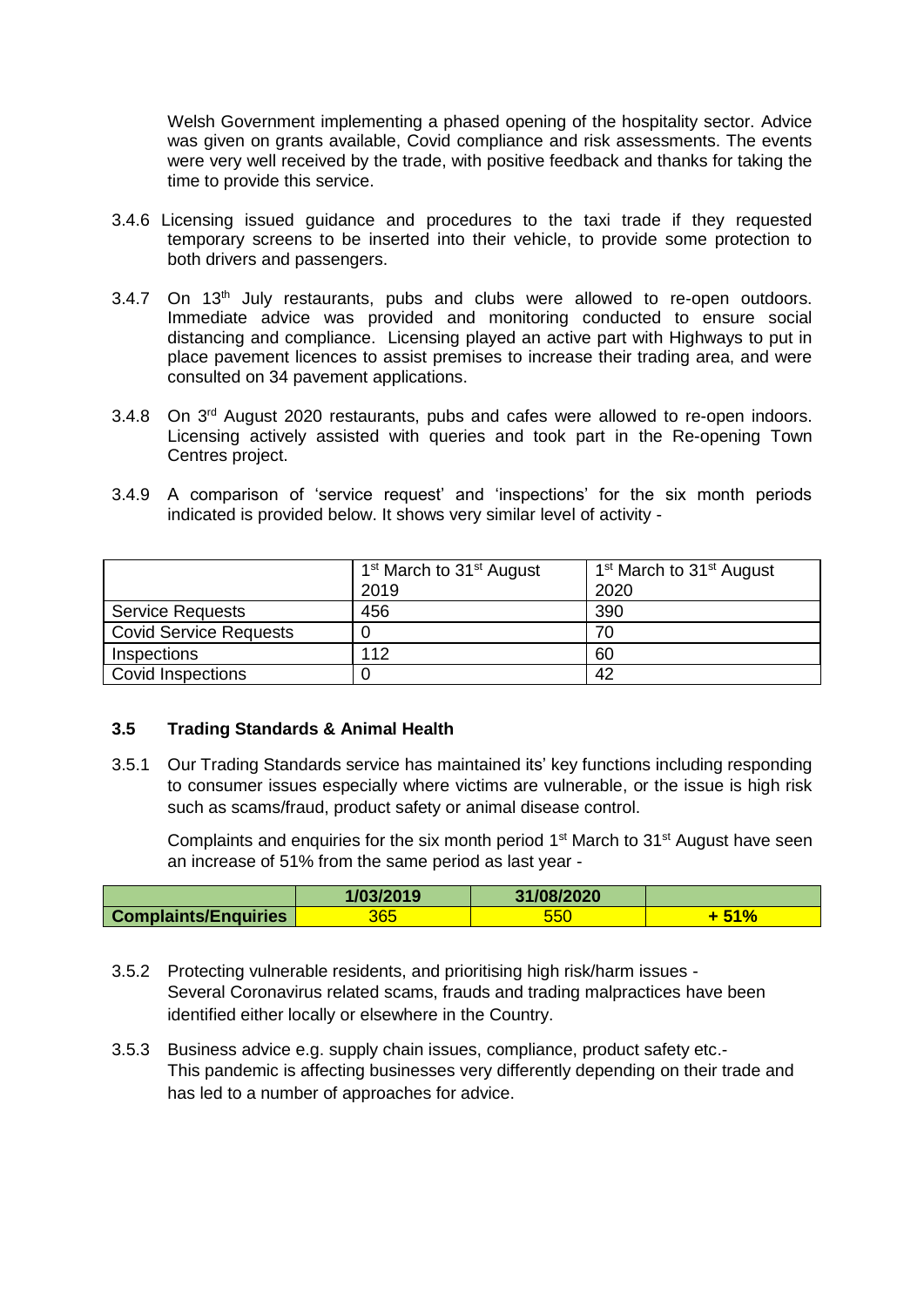- 3.5.4 Product safety, animal health, ongoing criminal cases and investigations Several areas of our work have continued to ensure the ongoing safety of people and animals. It would also be inappropriate to pull away from work to investigate and prosecute criminal offences as this might further encourage criminals as they feel they can 'get away with' crimes.
- 3.5.5 Due to the typically negative effect on businesses, many have diversified into products they do not normally manufacture or import, without due regard to PPE or biocidal controls that apply. For example, Intelligence received resulted in hand sanitiser being sampled and submitted for analysis. This showed that the product did not provide the level of protection claimed putting users unknowingly at unnecessary risk. This led to a further six products being submitted for analysis and, whilst the levels of alcohol were above the minimum required to be effective, all products had either warning, other labelling issues or were misleading in their description.
- 3.5.6 Examples of Coronavirus related Scams –

Here are just some of the scams we are aware of, but please note that fraudsters come in all forms and can contact residents or businesses at the door, by phone, post or online.

- People offering miracle cures for coronavirus there is no specific treatment for coronavirus (COVID-19).
- The council DO NOT need to enter houses to do a deep clean
- Bogus healthcare workers claiming to be offering 'home-testing' for coronavirus
- Emails claiming that you can get a refund on taxes, utilities or similar are usually bogus and they are just after your personal and bank details.
- Fake products that say they can protect you or cure coronavirus. These will not help and are designed to just take your money
- New mobile phone apps that claim to give you updates on the virus, instead they lock your phone and demand a ransom
- People offering to do your shopping and ask for money upfront and then disappear

One incident included a lady in her 80s who, despite self-isolating, was compelled to answer the door by a stranger who tried to demand £220 in cash to complete a health and safety check. The team have experienced complaints of fraudsters trying to steal people's bank details by misleading families into believing they need to cover payments for school meals whilst the schools are closed, or business details being altered in order to obtain Government support funding by deception through multiple submission of false claims.

3.5.7 In addition the team have supported Public Protection colleagues by responding to non-food/non-licensed premises for any Covid related enquiries.

#### 3.5.8. Animal Health and Welfare

Animal Health have continued to operate and deal with ongoing investigations and complaints despite the pandemic. Whilst there were some initial reductions in attendance at market it was soon encouraged by Welsh Government as intelligence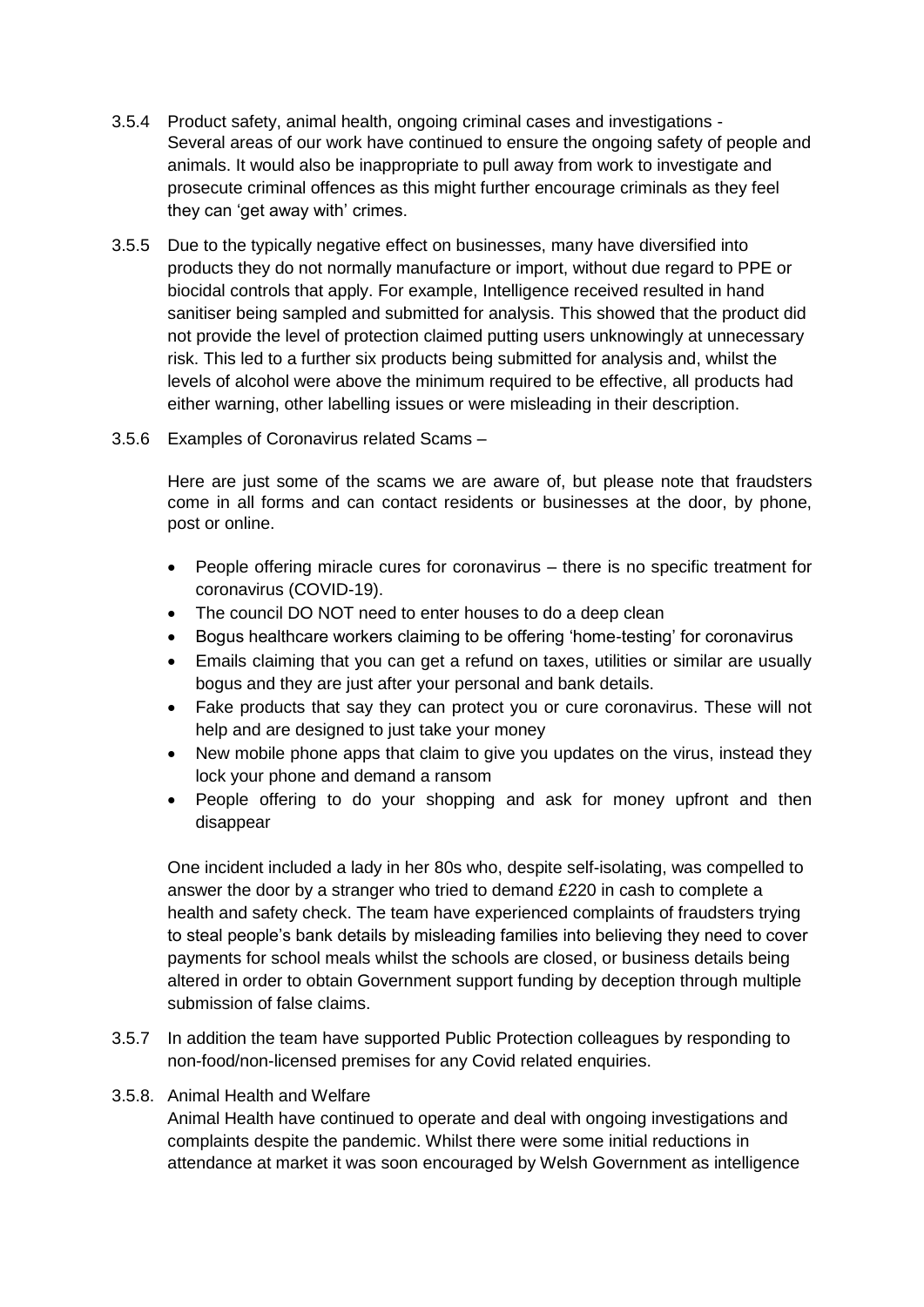showed an increase in welfare problems both at market and in animals arriving at slaughter during that early period.

Most significantly was an ongoing farm welfare problem that resulted in the need to seize 128 cattle. Unfortunately, due to the pandemic, there was a significant delay in the Court system and subsequent hearings so the case, now concluded, took several months.

#### **3.6 WG – Covid Enforcement Data Return (25th March – 28th August)**

For Committee Members information, the Public Protection section submits regular returns to Welsh Government. A five month period is captured below -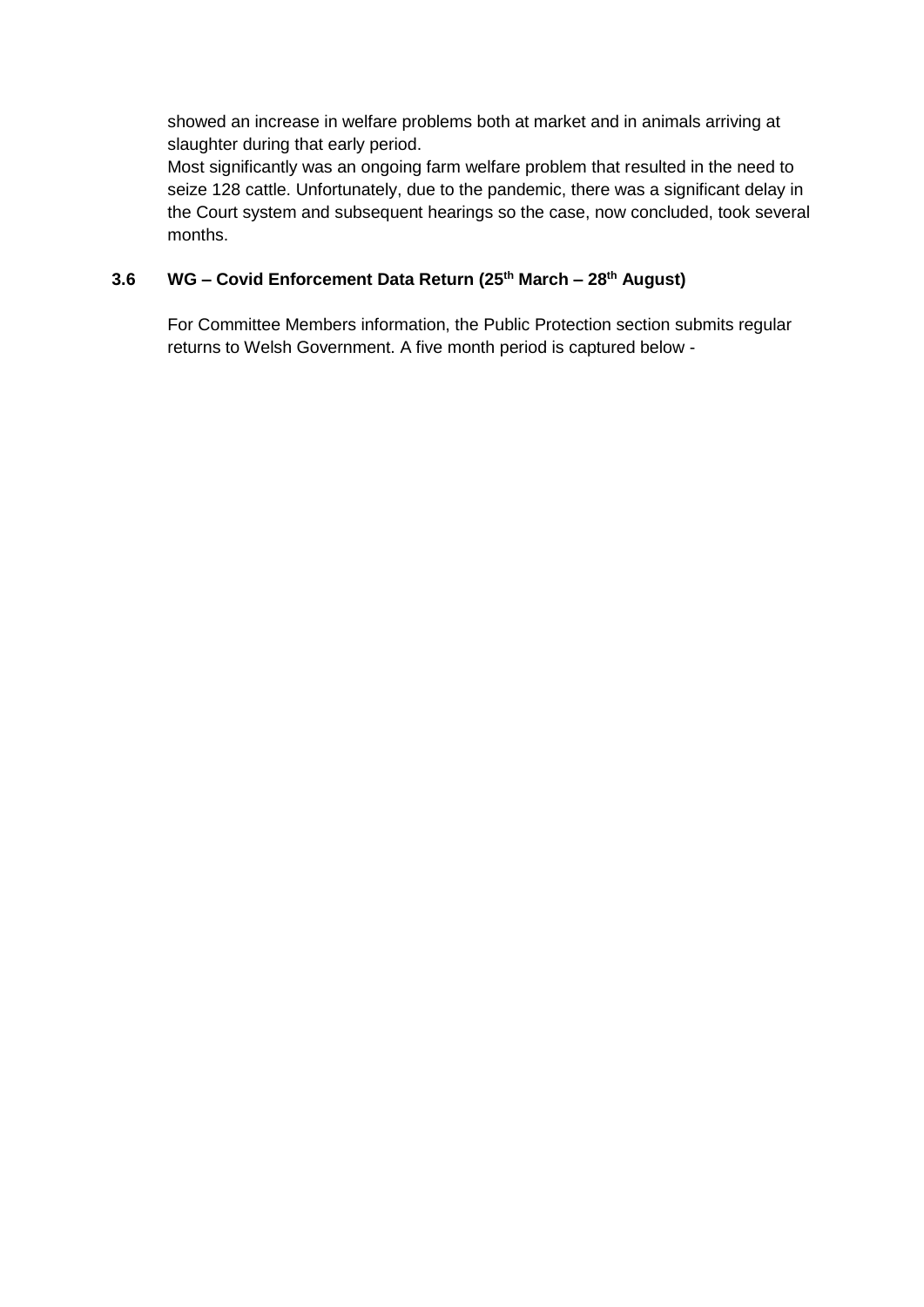# **COVID-19: local authority enforcement activity**

# **Public Protection**

|     | Data Item                                                          | <b>Public Protection</b> |  |
|-----|--------------------------------------------------------------------|--------------------------|--|
| 001 | Number of accommodation premises directed to<br>reopen             | 38                       |  |
| 002 | Number of care homes contacted about infection<br>control measures | 44                       |  |

|     |                                                                  | <b>Business</b> |            | <b>Social</b>  |            |                |           |
|-----|------------------------------------------------------------------|-----------------|------------|----------------|------------|----------------|-----------|
|     |                                                                  | closures        | V          | distancing     | V          | <b>Total</b>   | V         |
| 003 | Number of premises proactively advised                           | 402             | $\sqrt{ }$ | 286            | $\sqrt{}$  | 584            | $\sqrt{}$ |
| 004 | Number of visits                                                 | 28              | $\sqrt{ }$ | 22             | $\sqrt{ }$ | 47             | N         |
| 005 | Number of warning letters issued                                 | $\overline{2}$  | $\sqrt{}$  | $\overline{2}$ | V          | $\overline{4}$ |           |
| 006 | Number of prohibition notices issued                             | $\mathbf{0}$    | $\sqrt{ }$ | $\Omega$       | $\sqrt{ }$ | $\Omega$       | N         |
| 007 | Number of fixed penalty notices issued                           | $\overline{0}$  | $\sqrt{ }$ | $\Omega$       | $\sqrt{ }$ | $\Omega$       | V         |
| 008 | Number of prosecutions initiated                                 | $\overline{0}$  | $\sqrt{}$  | $\Omega$       | $\sqrt{ }$ | $\Omega$       | $\gamma$  |
| 009 | Number of premises closed voluntarily after the first<br>contact | $\overline{7}$  | $\sqrt{}$  | $\Omega$       | $\sqrt{}$  | $\overline{7}$ | $\sqrt{}$ |
| 010 | Number of premises closed that had prohibition<br>notice served  | $\mathbf{0}$    | $\sqrt{ }$ | $\mathbf{0}$   | $\sqrt{ }$ | $\mathbf{0}$   | $\sqrt{}$ |
| 011 | Total number of enquiries                                        | 572             | $\sqrt{ }$ | 512            | $\sqrt{}$  | 962            | N         |

| ID                                                      |                                                                                                                                                                               | Data Item       | <b>Trading standards</b> | V |
|---------------------------------------------------------|-------------------------------------------------------------------------------------------------------------------------------------------------------------------------------|-----------------|--------------------------|---|
| 012                                                     | Number of price gouging / profiteering incidents reported                                                                                                                     |                 | $\overline{4}$           |   |
| Number of<br>COVID-19 related<br>scams reported:<br>013 |                                                                                                                                                                               | Online          | 4                        | N |
|                                                         |                                                                                                                                                                               | Phone           |                          |   |
|                                                         | Text                                                                                                                                                                          | $\Omega$        |                          |   |
|                                                         |                                                                                                                                                                               | Email           | 4                        |   |
|                                                         |                                                                                                                                                                               | On the doorstep | $\Omega$                 |   |
|                                                         |                                                                                                                                                                               | Other E.g. Post | 1                        | ٦ |
|                                                         | Total number of COVID-19 related scams reported                                                                                                                               |                 | 10                       |   |
| 014                                                     | Number of COVID-19 related breach of contract, refusal<br>to refund and return deposit incidents about cancellation of<br>holidays, events and provision of services reported |                 | 8                        |   |